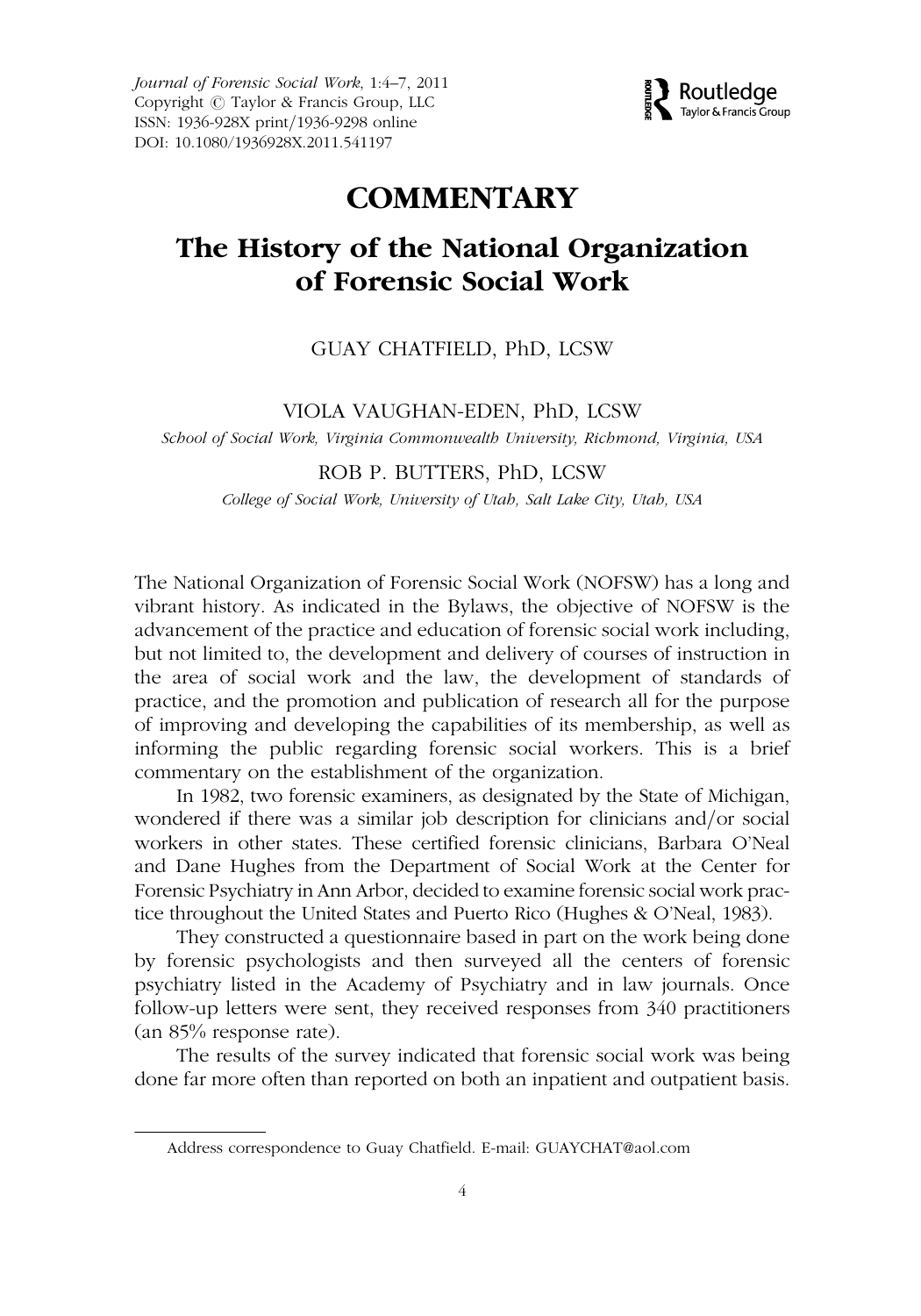In fact, the majority of the respondents worked in inpatient settings and the sampling strategy likely missed an even larger number of forensic practitioners working in outpatient settings. Generally, most forensic social workers were making recommendations to the court and therefore did not have ultimate responsibility for decisions about competency, dispositions, or guilt. Hughes and O'Neal (1983) stated that,

The defense of a professional opinion drawn from the combined areas of legal and mental health expertise requires a substantial understanding not only of the nature and diagnosis of mental disorders but also of the content and intent of the applicable laws. Such understanding comes usually not from a general social work education but rather from specific training as an expert witness and as a forensic mental health professional. However, less than 25 percent of the respondents in the survey said that their institution provided training for the role of expert witness. Such training must, from the authors' experience, deal with issues of what to present. Without a proper preparation in technique, even a witness with a well-considered opinion can be made to look foolish by a lawyer who is skillful at the tricks of examination. (p. 394)

Even though not all respondents answered all questions, of those who responded and who worked at centers of forensic psychiatry:

- . Just over 50% of the respondents said that their agencies supplied specialized training on the issue of competence to stand trial.
- . Over 75% of forensic social workers were team leaders of teams that treated clients for that purpose.
- . Over 45% of the agencies required a master's degree in social work and 14% required a BA or BSW, and less than 25% required an MA or some other degree.
- $\bullet$  40% of the responding states (20 states) said that a social worker did not need a master's degree to testify about a defendant's competence to stand trial, but 22% (11 states) required an MSW.

Conclusions from an informal survey such as this one are inherently limited. Furthermore, the respondents tended to be representative only of institutional social workers. However, because the survey indicated that a considerable number of social workers in the United States were practicing forensic social work, Hughes and O'Neal (1983) discussed the possibility of forming an organization for the purpose of qualifying the term and elements of ''forensic social work,'' developing appropriate training, and creating a network with clinicians from other states.

With much discussion and planning, Hughes and O'Neal incorporated the National Organization of Forensic Social Work in Ann Arbor, Michigan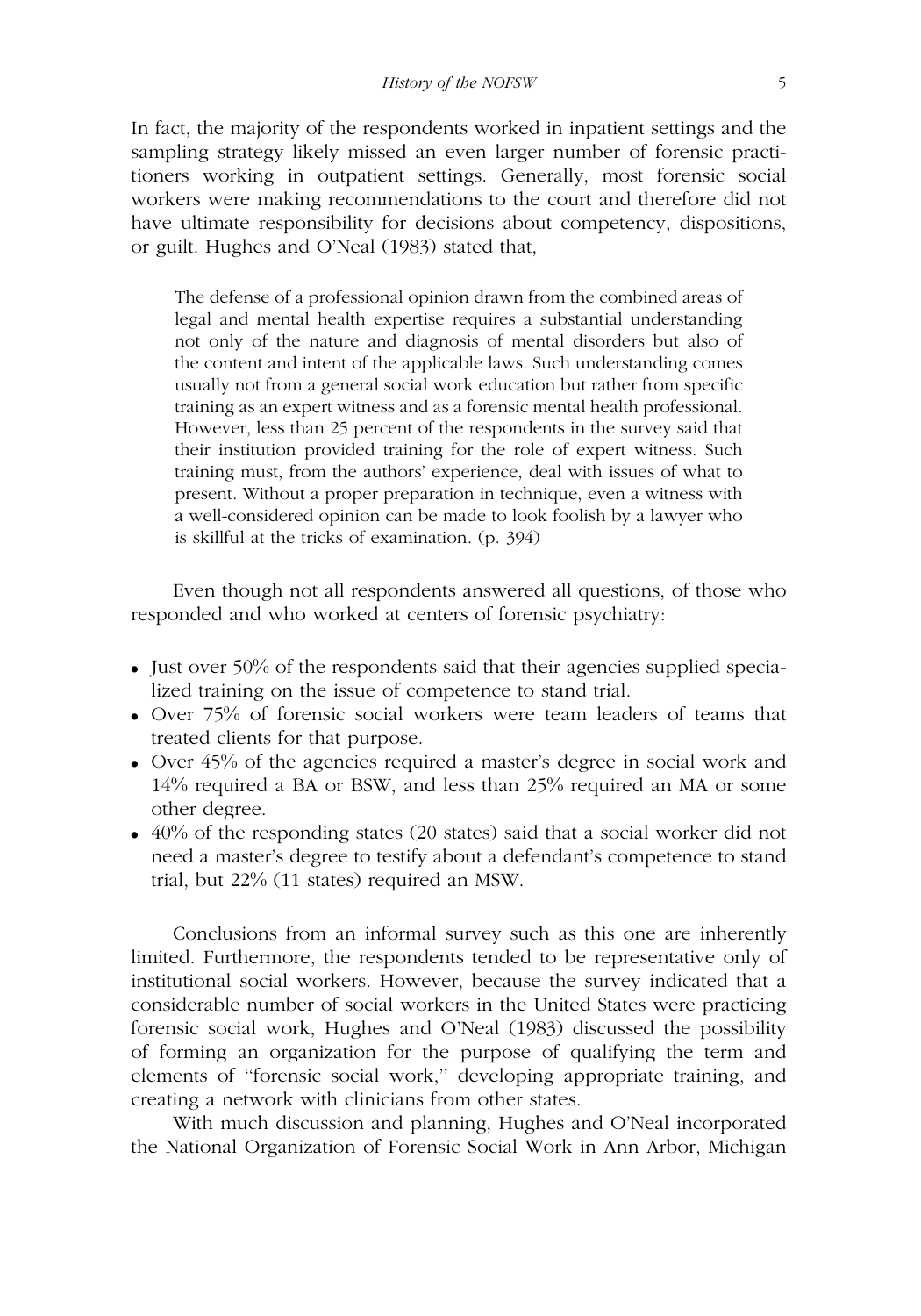in 1983. In designing the NOFSW logo, they chose a tree in a circle as a symbol of reaching out to others while staying connected. Social workers and clinicians from the 50 surveyed institutions were invited to the first general meeting held in 1984 in Ann Arbor with 15 members in attendance. With the help of various founding members, a set of bylaws were drafted to delineate the administrative structure of the organization and a Code of Ethics was established. Over the next 28 years, the organization has evolved into the primary organization for practitioners of forensic social work. NOFSW continues to enhance the professional activities of forensic practitioners, administrators, researchers, and policy makers by providing an annual conference, a quarterly newsletter, and now the Journal of Forensic Social Work. In 2010, NOFSW performed an audit of its current operation and management. A strategic plan was developed to further improve services to its members. NOFSW remains a strong and viable membership organization and plans to celebrate its 30th anniversary in Michigan in 2013.

We would like to honor and acknowledge the presidents of NOFSW and thank them for their vision and commitment to the organization. Without these leaders and their selfless work to improve and standardize forensic social work, the organization surely couldn't have flourished for nearly three decades. Without NOFSW, thousands of forensic practitioners would still be searching for a professional identity and cobbling together training and practice standards. On behalf of current and future forensic practitioners, and the clients we serve, thank you.

## PRESIDENTS OF THE NATIONAL ORGANIZATION OF FORENSIC SOCIAL WORKERS

| 1984-1985 | 1  | Dane Hughes         |
|-----------|----|---------------------|
| 1985-1986 | 2  | Barbara C. O'Neal   |
| 1986-1987 | 3  | Richard Suehrstedt  |
| 1987-1988 | 4  | Janet Warren        |
| 1988-1989 | 5  | Deborah C. Scott    |
| 1989-1990 | 6  | Daniel Janey        |
| 1990-1991 | 7  | Frederic L. Pavelka |
| 1991-1992 | 8  | Howard Sovronsky    |
| 1992-1993 | 9  | Frances Agatino     |
| 1993-1994 | 10 | Janet Ades          |
| 1994-1995 | 11 | Guay Chatfield      |
| 1995-1996 | 12 | Mark Delaney        |
| 1996-1997 | 13 | Donald R. Rilla     |
| 1997-1998 | 14 | Anne Chambers       |
| 1998-1999 | 15 | Daniel Mosley       |
|           |    |                     |